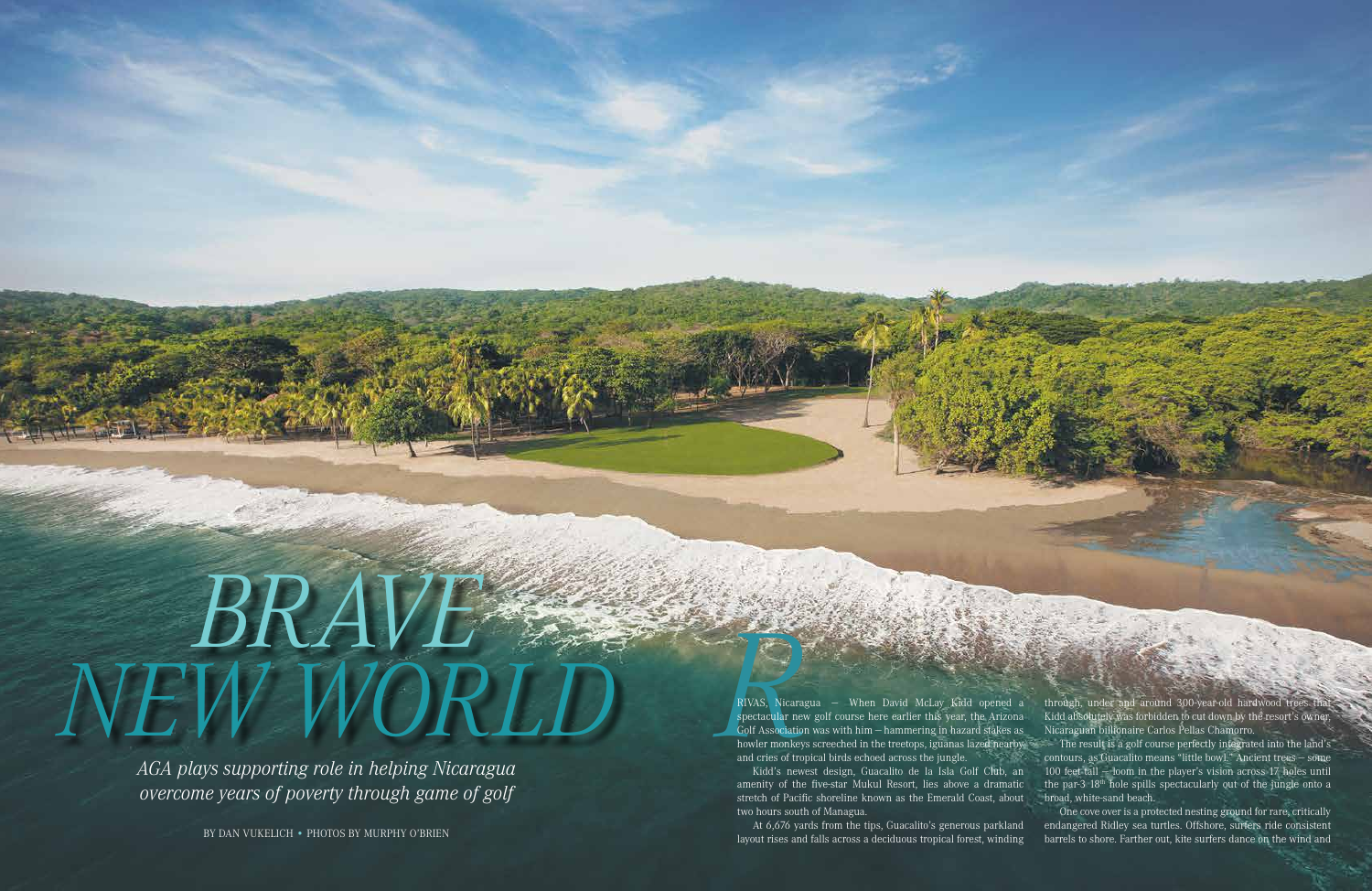gray whales and dolphins breach the shimmering surface. In topography and ocean views, the Emerald Coast rivals California's Monterey Peninsula.

Guacalito's eco-friendly routing, which took Kidd four years to meticulously lay out, should remind people why his first major work — the minimalist, naturalistic Bandon Dunes — blew away the golf world 20 years ago. " I realized that over the years I had gotten away from the concepts that made Bandon so successful, and I've gone back to the idea of not placing obstacles in front of the player," said Kidd, whose portfolio includes such other notables as the Castle Course in St. Andrews and Machrihanish Dunes in Scotland, as well as Tetherow in Oregon.

There's more, added Ed Gowan, executive director of the Arizona Golf Association.

"All in all, this is as complete a new golf course for men and women as I have seen in the last 20 years," Gowan wrote Kidd

after he and the A G A's assistant director, Lorraine Thies, spent three days marking the course's hazards in late January.

Guacalito is a part of a new luxury golf and beach resort and residential community that is about to become Central America's next red-hot destination, according to the Wall Street Journal and several other national publications.

extreme poverty, which once included 11.2 percent "All in all, this has dropped to 5.5 percent in the past five years.

Mukul, which means "secret" in a Mayan dialect, has 37 private villas sprinkled across a steep hillside overlooking the ocean. Each has a private pool and deck. Rooms are richly appointed with hand-made Nicaraguan furniture and art. The resort's spa offers seven distinct styles of massage, "One for every day of the week," said Federico Spada, the resort's manager.

The first phase of two-story condos are being

**18 | AZ GOLF** *Insider* | PREVIEW 2013

handed over to their new owners, 96 percent of whom are wealthy Nicaraguans. More luxury condos and single-family home sites are being offered to American and Canadian buyers lured

by Nicaragua's natural beauty and low cost of living.

Pellas, the resort's owner and developer, heads Grupo Pellas, a multi-national conglomerate with interests in land development, vehicle dealerships, citrus, sugar mills, ethanol and the highly regarded Flora de Caña rum distillery. Pellas built BAC - Credomatic, Nicaragua's largest bank, before selling it to G E Capital in one of the largest deals ever in Central America.

In the past decade, Nicaragua's once hard-line Marxist Sandinista government significantly loosened business restrictions. Pellas grabbed the chance to take the lead in pushing Nicaragua, the second-poorest nation in the Western Hemisphere, to build a sustainable tourism economy, and he's doing it from the ground up. And there are signs it is working, as

> "They say I am crazy making huge bets like this, that the country isn't ready, that I'm jumping the gun. But I think it's the right time," Pellas, a Stanford business graduate, said in an interview.

> Rather than hiring a golf-resort management company, Pellas recruited a team of veterans of the Mexican hospitality and golf industry to train a Nicaraguan workforce. People from the surrounding municipality of Tola, many subsistence farmers and fishermen, others who never had a job, now make up 70 percent of Mukul's staff.

> Pellas established an academy, " Escuelita Mukul," to train workers the intricacies of hospitality: to teach employees sanitary food handling, how to wait tables, tend bar, clean guest

*is as complete* 

*a new golf* 

*course for men* 

*and women* 

*as I have seen* 

*in the last* 

*20 years."*

*– Ed Gowan*